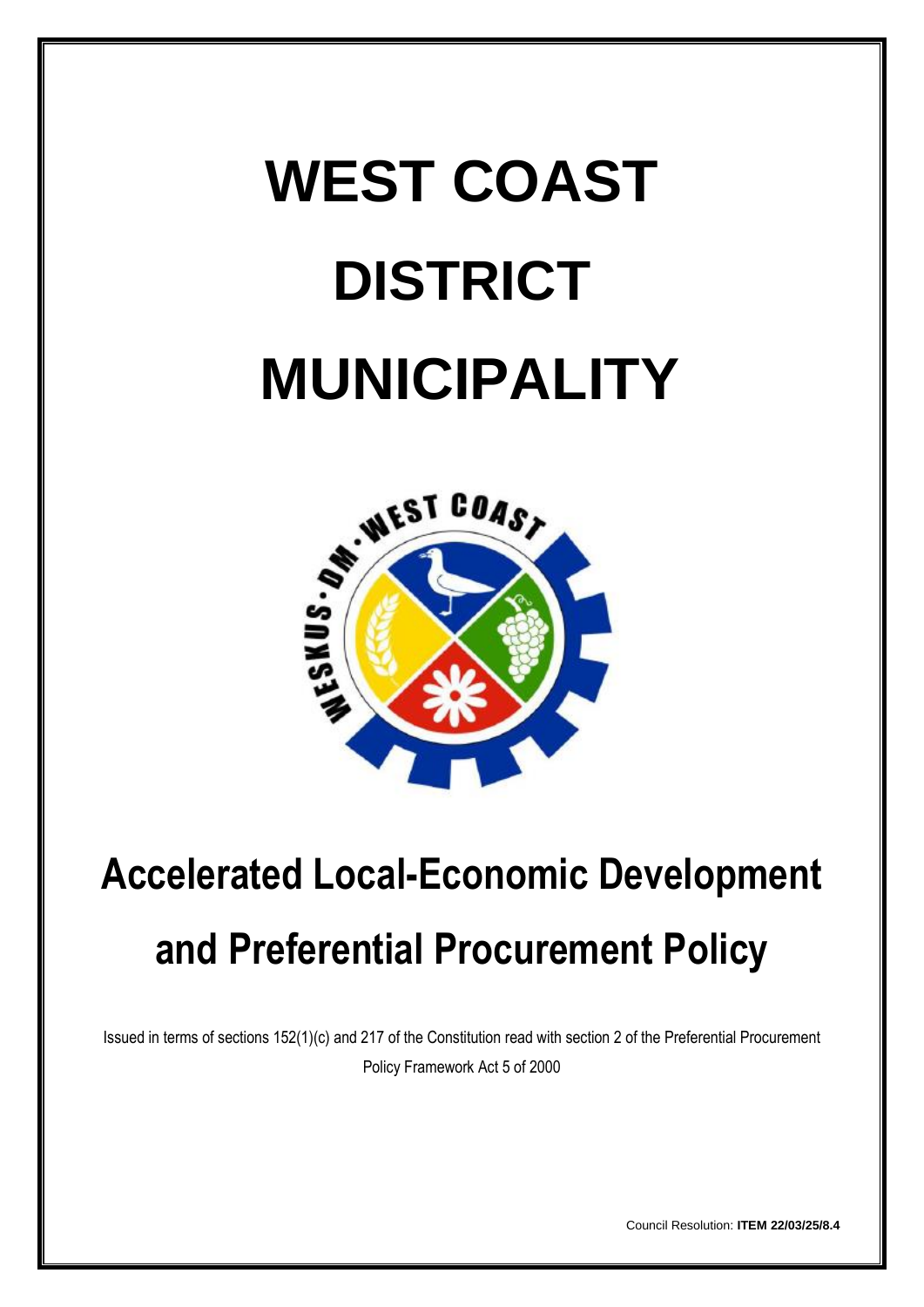# **TABLE OF CONTENTS**

| <b>INDEX</b>       |                                                         |  |
|--------------------|---------------------------------------------------------|--|
| <b>DEFINITIONS</b> |                                                         |  |
| PART <sub>1</sub>  | <b>INTRODUCTION</b>                                     |  |
| PART <sub>2</sub>  | <b>PREAMBLE</b>                                         |  |
| <b>PART 3</b>      | <b>PURPOSE AND OBJECTIVES</b>                           |  |
| PART <sub>4</sub>  | <b>LEGISLATIVE FRAMEWORK</b>                            |  |
| <b>PART 5</b>      | <b>PRINCIPLES</b>                                       |  |
| PART <sub>6</sub>  | <b>POLICY STATEMENTS</b>                                |  |
| PART <sub>7</sub>  | <b>LOCAL- AND SOCIO-ECONOMIC AND PREFERENCE TARGETS</b> |  |
| PART 8             | <b>PROCUREMENT PROCESS</b>                              |  |
| PART <sub>9</sub>  | <b>DEVIATIONS AND EXEMPTIONS</b>                        |  |
| <b>PART 10</b>     | <b>COMPLAINTS, ENQUIRIES, DISPUTES OR APPEALS</b>       |  |
| PART <sub>11</sub> | <b>ACCESS TO INFORMATION</b>                            |  |
| PART <sub>12</sub> | <b>INSTITUTIONALISATION OF THIS POLICY</b>              |  |
| PART <sub>13</sub> | <b>MAINTENANCE</b>                                      |  |
| <b>PART 14</b>     | <b>IMPLEMENTATION</b>                                   |  |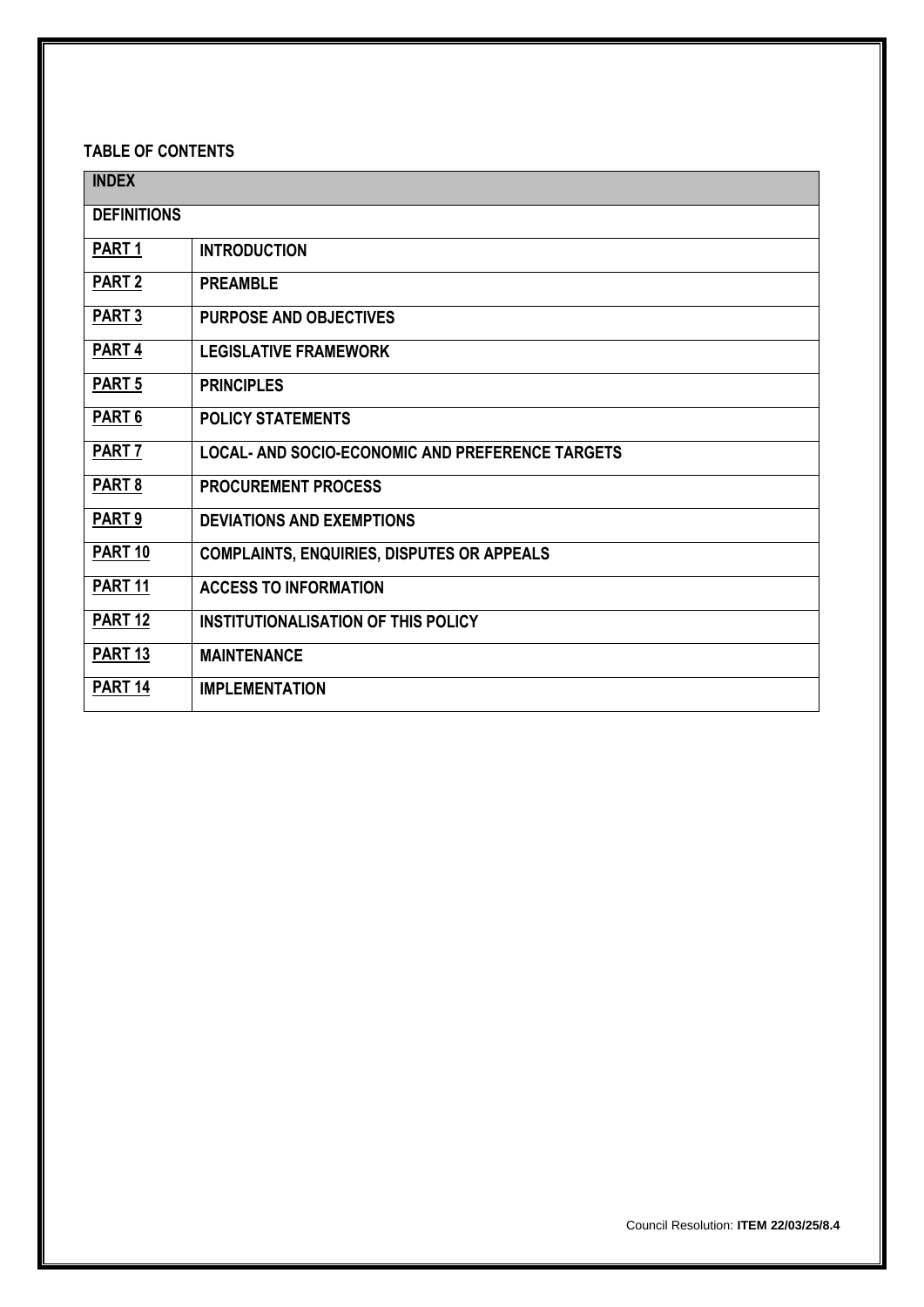#### <span id="page-2-0"></span>**DEFINITIONS**

The words in this policy shall bear a meaning as prescribed and/or ascribed by applicable legislation, and in the event of a conflict, the meaning attached thereto by National Legislation shall prevail:

- 1) "Act" means the Preferential Procurement Policy Framework Act, 2000 (Act No. 5 of 2000).
- 2) "Black people" as defined in the Broad-Based Black Economic Empowerment Act, 2003 (Act No 53 of 2003), is a generic term which means Africans, Coloured and Indians.
- 3) "B-BBEE" means broad-based black economic empowerment defined as the economic empowerment of all black people including women, workers, youth, people with disabilities and people living in rural areas through diverse but integrated socio-economic strategies that include, but are not limited to:
	- a. Increasing the number of black people that manage, own and control enterprises and productive assets.
	- b. Facilitating ownership and management of enterprises and productive assets by communities, worker's cooperatives and other collective enterprises.
	- c. Human resource and skills development.
	- d. Achieving equitable representation in all occupational categories and levels in the workforce.
	- e. Preferential procurement.
	- f. Investment in enterprises that are owned or managed by black people.
- 4) "B-BBEE status level of contributor" means the B-BBEE status received by a measured entity based on its overall performance using the relevant scorecard contained in the Codes of Good Practice on Black Economic Empowerment, issued in terms of section 9(1) of the Broad-Based Black Economic Empowerment Act.
- 5) "Broad-Based Black Economic Empowerment Act" means the Broad-Based Black Economic Empowerment Act, 2003 (Act No 53 of 2003).
- 6) "Collusion" means an intentional and unlawful agreement by two or more companies/firms which is intended or calculated to misrepresent facts or defraud with the sole purpose of influencing the procurement process thereby prejudicing the interests of the service provider.
- 7) "Companies and Shares" shall be read to include Close Corporations and member's interest's mutatis mutandis.
- 8) "Comparative price" means the price after the factors of a non-firm price and all unconditional discounts that can be utilised have been taken into consideration.
- 9) "Consortium or Joint Venture" means an association of persons for the purpose of combining their expertise, property, capital, efforts, skill and knowledge in an activity for the execution of a contract.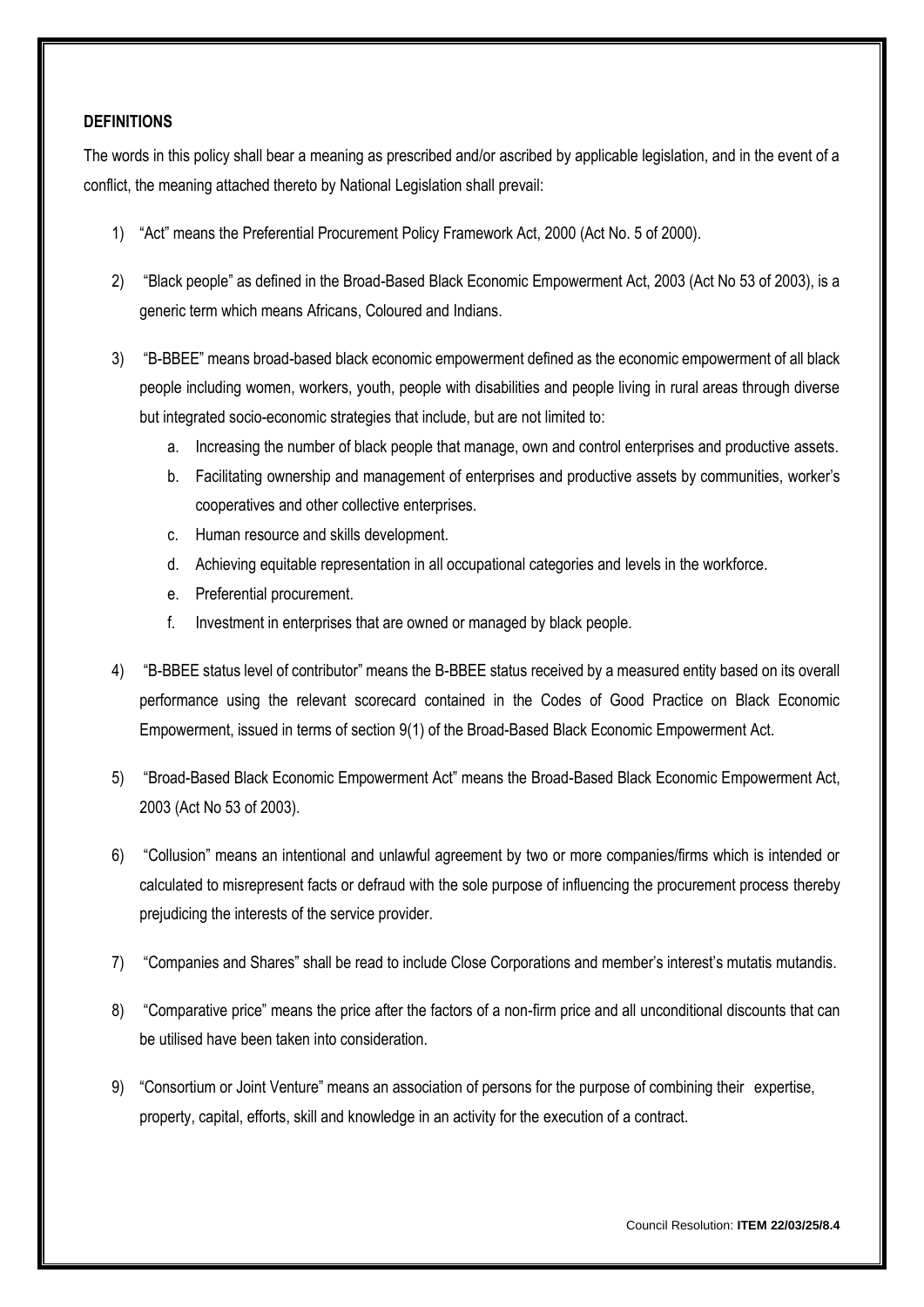- 10) "Contract" means the agreement that results from the acceptance of a tender by an organ of state.
- 11) "CFO" means Chief Financial Officer.
- 12) "Disability" means, in respect of a person, a permanent impairment of a physical, intellectual, or sensory function, which results in restricted, or lack of, ability to perform an activity in the manner, or within the range, considered normal for a human being.
- 13) "Firm price" is the price that is only subject to adjustments in accordance with the actual increase or decrease resulting from the change, imposition, or abolition of customs or excise duty and any other duty, 'levy, or tax, which, in terms of a law or regulation, is binding on the contractor and demonstrably has an influence on the price of any supplies, or the rendering costs of any service, for the execution of the contract.
- 14) "Individual" an individual shall mean a natural person.
- 15) "Indigent" any person who appears on the Municipality's indigent register as of 1 July of the year under consideration.
- 16) "Local" means labour and business within a specific local area applying the following priority framework:
	- (i) The local municipality which is the beneficiary of the specific goods or services;
	- (ii) Should (i) not be feasible, the local area will apply to the District Area;
	- (iii) Should (i) and (ii) not be feasible, the Western Cape Province; and
	- (iv) Should (i), (ii) and (iii) not be feasible, the Country.
- 17) "Local Labour" means South African residents who permanently resides in the West Coast District Municipal area.
- 18) "Local Business" means an enterprise which has an operational office located within the West Coast District Municipal area.
- 19) "Local Content" means local manufacturing as contemplated in PPPFA Regulations 2017, Regulation 1.
- 20) "Local economic development' means local and socio-economic development as contemplated in section 152 of the Constitution, 1998.
- 21) "Management" in relation to an enterprise or business, means an activity inclusive of control and performed daily, by any person who is a principal executive officer of the company, by whatever name that person may be designated, and whether or not that person is a director.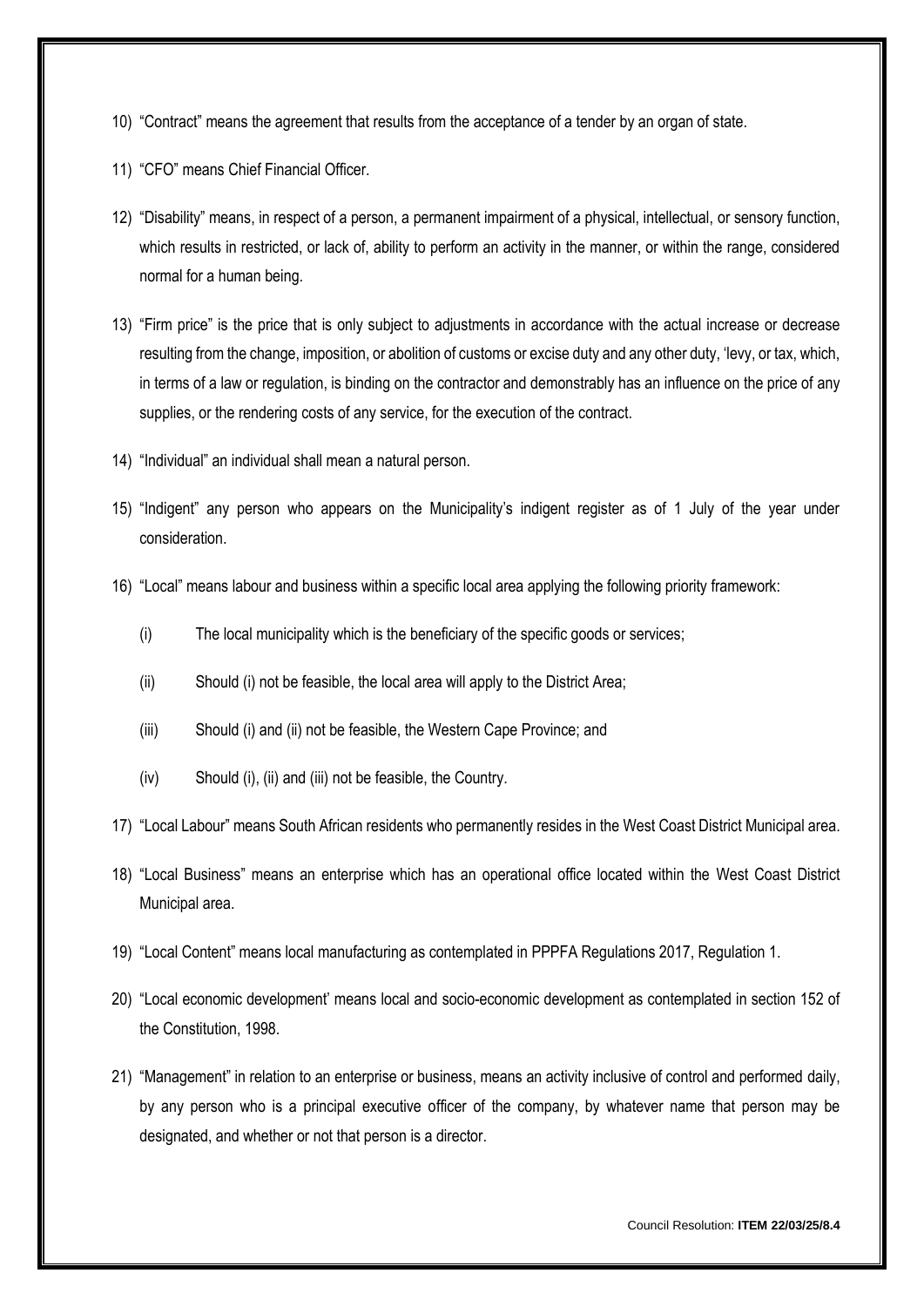- 22) "Non-firm prices" means all prices other than "firm" prices.
- 23) "Person" includes reference to a juristic person.
- 24) "Rand value" means the total estimated value of a contract in Rand denomination which is calculated at the time of tender invitations and includes all applicable taxes and excise duties.
- 25) "Sub-Contracting" means the primary contractor's assigning or leasing or making out work to or employing another person to support such primary contractor in the execution of part of a project in terms of the contract.
- 26) "Nominated Sub-contractor" means contractors accredited on the Municipal database for construction related work as contemplated in the CIDBA.
- 27) "Tender" means a written offer or bid in a prescribed or stipulated form in response to an invitation by an organ of state for the provision of services or goods.
- 28) "Tender format/strategy" means the special conditions describing the tender strategy approach in order to achieve identified targets.
- 29) "Trust" means the arrangement through which the property of one person is made over or bequeathed to a trustee to administer such property for the benefit of another person.
- 30) "Trustee" means any person, including the founder of a trust, to whom property is bequeathed in order for such property to be administered for the benefit of another person.

#### **PART 1: INTRODUCTION**

The Policy of West Coast District Municipality, in respect of sustainable procurement complementary to Local- and Socio-Economic and Preferential Procurement is that:

- 1.1. State expenditure is recognised as an instrument of government policy to achieve economic, socio-economic and development objectives. This is supported by the United Nations confirmation that public procurement in SA contributes to 29% of its GDP.
- 1.2. Procurement can be applied as an instrument of secondary redistribution to alter primary income distribution and to address historic imbalances by means of creating employment and business opportunities for historically disadvantaged groups in the South African society.
- 1.3. Local- and Socio-Economic and Preferential Procurement is Constitutionally recognised as a valid instrument for such social reform.
- 1.4. It is recognised that preferential procurement cannot be applied without cost and that such cost should be subject to the Municipal Budget and the prioritisation processes applicable to all Municipal expenditure.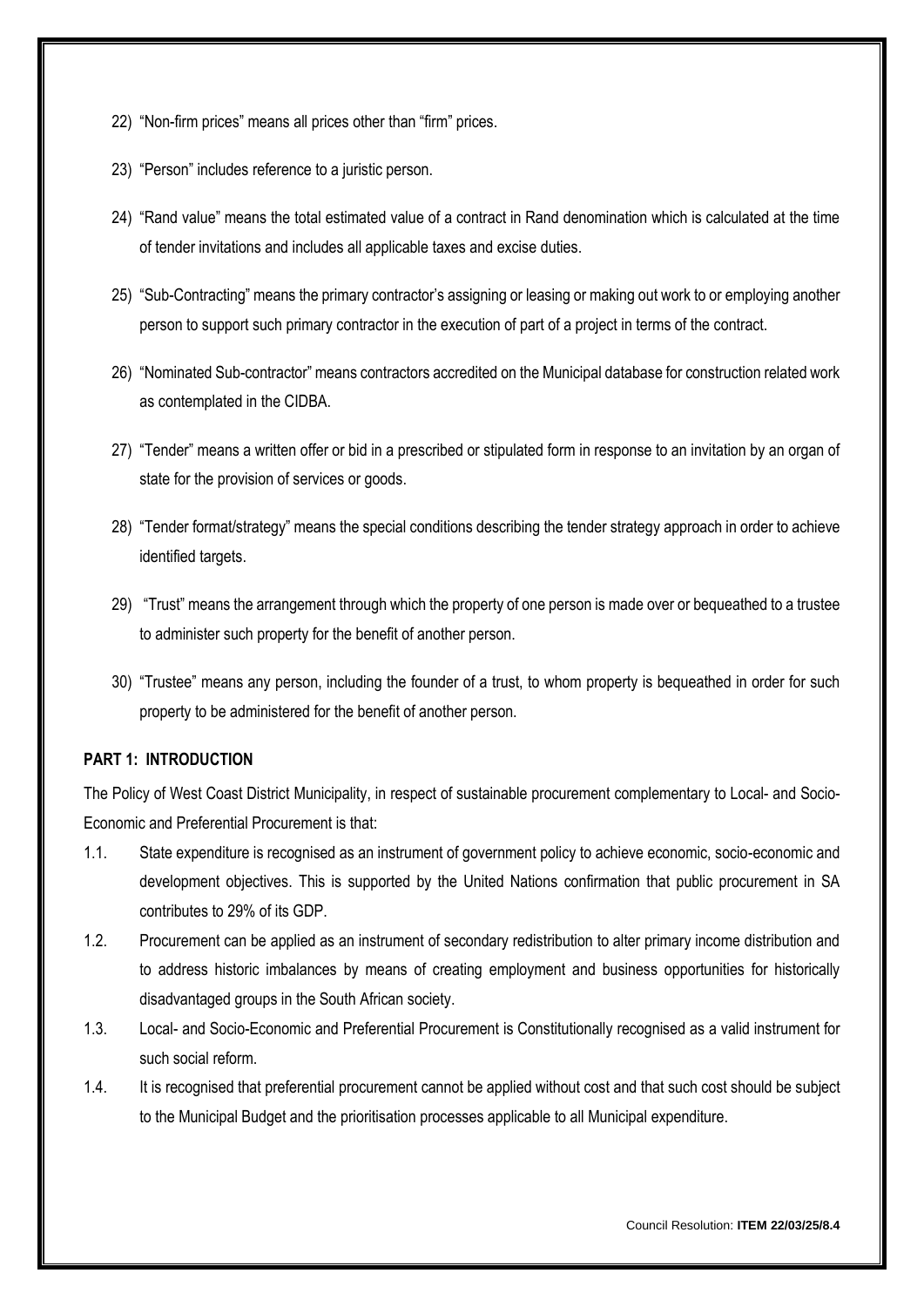- 1.5. It is the intention, that once appropriate data and trends-analysis are available that this Policy shall be applied to the procurement of all goods or services as directed by Council.
- 1.6. Ultimately, preferential procurement could go some way to providing a springboard to encourage redistribution and reducing economic concentration, which in turn would foster competition and promote effective and appropriate resource allocation.
- 1.7. The West Coast District Municipality Sustainable Procurement Policy will be reviewed on an annual basis or when new census data is available.
- 1.8. This Policy will follow a phased implementation process and with the increase in maturity of the West Coast District Municipality as well as its suppliers, it is further accepted that this Policy will also mature to the extent that visible socio- and economic benefits can be experienced by all citizens living in West Coast District Area.

#### <span id="page-5-0"></span>**PART 2: PREAMBLE**

- 2.1. The Constitution of the Republic of South Africa, 1996, provides in sections 152(1)(c) and 152(2) that local government must promote social and economic development and that the municipality must strive within its financial and administrative capacity, to achieve the objects set out in subsection 152(1).
- 2.2. Additionally, the Constitution further provides in section 217 that an organ of state must contract for goods or services in accordance with a procurement system which is fair, equitable, transparent, competitive, and cost effective and to implement a policy to grant preferences within a framework prescribed by National Legislation.
- 2.3. A national Preferential Procurement Policy Framework Act, 2000 (Act 5 of 2000)-[PPPFA] was promulgated in response to the Constitutional provision and allow for an organ of state to develop a preferential procurement policy and to implement such policy within the PPPFA framework.
- 2.4. ### Municipality acknowledges the legislative and governance mandates listed above and confirms its objective to improve the quality of life of the local community and to free the potential of each person in the municipal area. This objective will be achieved by using its procurement spent as a leverage within a regulated governance framework that facilitates service delivery, acknowledging the need for transparent procedures but also gives effect to the principles of local- and socio-economic as well as preferential procurement.
- 2.5. The Municipality acknowledges that local- and socio-economic development plays a crucial role in creating a prosperous, equitable, stable, and democratic society and the overall national vision of economic development is one of decent work and living standards for all in the context of qualitative improved equality in ownership, skills and access to opportunities.
- 2.6. Mindful of the above legislative mandates, the Municipality will promote the principles of sustainable procurement defined by the United Nations as the: *"Process to meet needs for goods and services by achieving value for money on whole of life basis, generating benefits to government, the society, the economy and the environment."*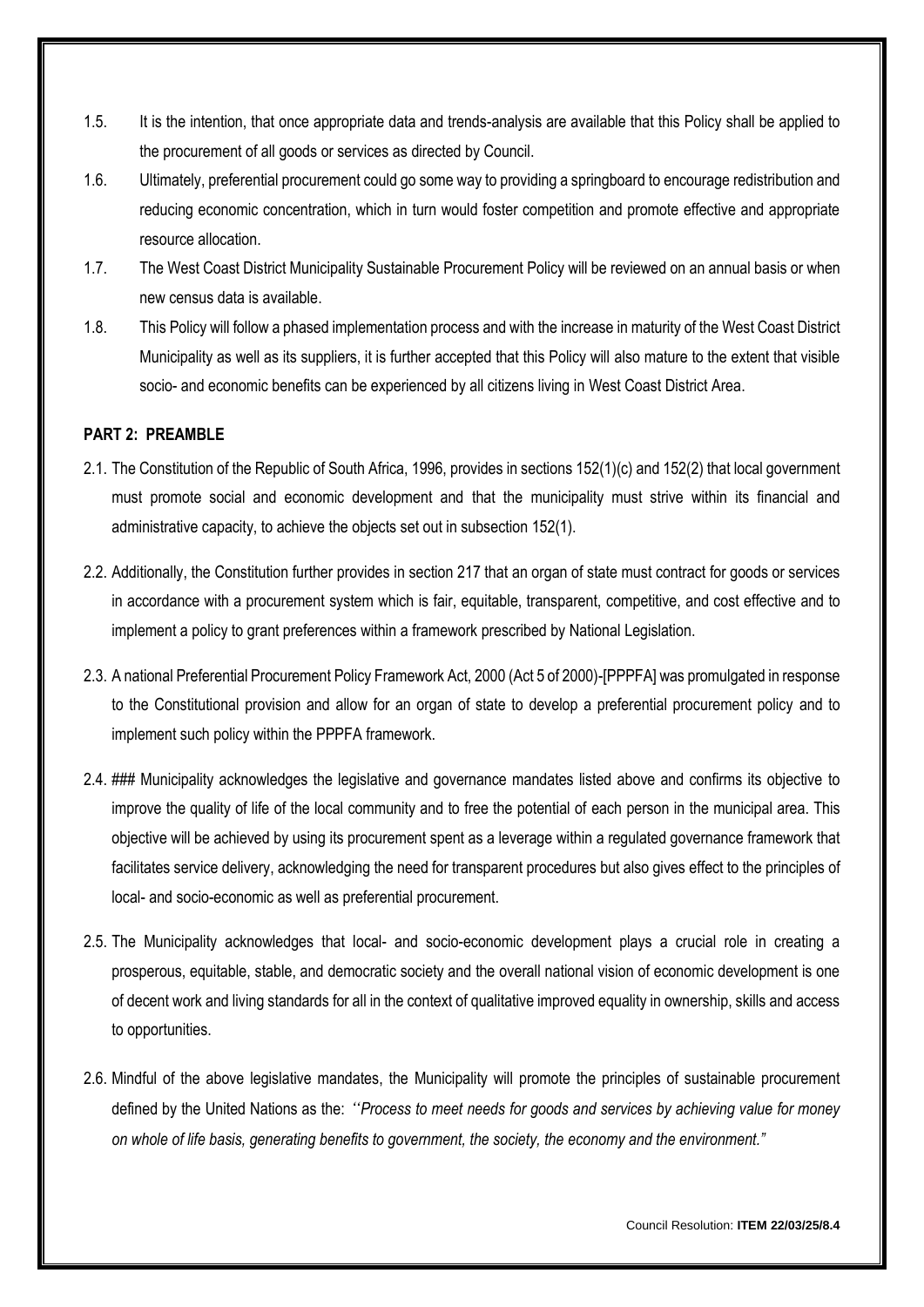- 2.7. It is therefore the intention of this policy to assist the West Coast District Municipality to:
- 2.7.1. Continue to redress the skewed employment and ownership patterns in the greater West Coast District Municipality area.
- 2.7.2. Achieve the above by providing procurement and employment opportunities to B-BBEE and SMME enterprises and disadvantaged communities.
- 2.7.3. Enable local- and socio-economic transformation objectives to be linked to fair, transparent, equitable, competitive, and cost-effective procurement practices that will encourage the entry of emerging business into the West Coast District Municipal Area.
- 2.7.4. Establish a society based on democratic values, social justice, and fundamental human rights.

#### <span id="page-6-0"></span>**PART 3: PURPOSE AND OBJECTIVES**

- 3.1. The broad purpose of the Policy is to:
- 3.1.1. Validate West Coast District Municipality's commitment to local- and socio- economic development and preferential procurement.
- 3.1.2. Ensure effective and efficient application of resources.
- 3.1.3. Promote accountability, transparency, and fairness.
- 3.1.4. Create opportunities for local small, medium, and micro enterprises [SMME].
- 3.1.5 Enhance quality of services.
- 3.1.6 Stimulate local- and socio-economic development.
- 3.1.7 Eliminate and counter corruption.
- 3.1.8 Contribute towards reduction of unemployment, especially within the West Coast District Municipal Area.
- 3.1.9 Broadening the tax base within the West Coast District Municipal Area.
- 3.1.10 Encourage linkages between small and large enterprises.
- 3.1.11 Promote skills transfer and training of the historically disadvantaged.
- 3.1.12 Protect local industry against unfair competition.
- 3.2. To achieve this, empowerment goals have been set, which aims to redress the skewed distribution of wealth and therefore contribute to the alleviation of poverty, as well as increasing usage of local resources, stimulation of skills development and transfer, fast tracking the growth and ensuring sustainability of SMME's.
- 3.3. The policy rests upon certain core principles of behaviour as set out in the Constitution and ratified by the Constitutional Certification Judgements. In this context, the policy will be applied in accordance with a system, which is fair, equitable, transparent, competitive, and cost-effective.
- 3.4. The specific objectives of the Policy are to:
- 3.4.1. Implement best procurement practises through effective planning, strategic purchasing, and contract management.
- 3.4.2. Standardise levels of skill and knowledge of employees/workers.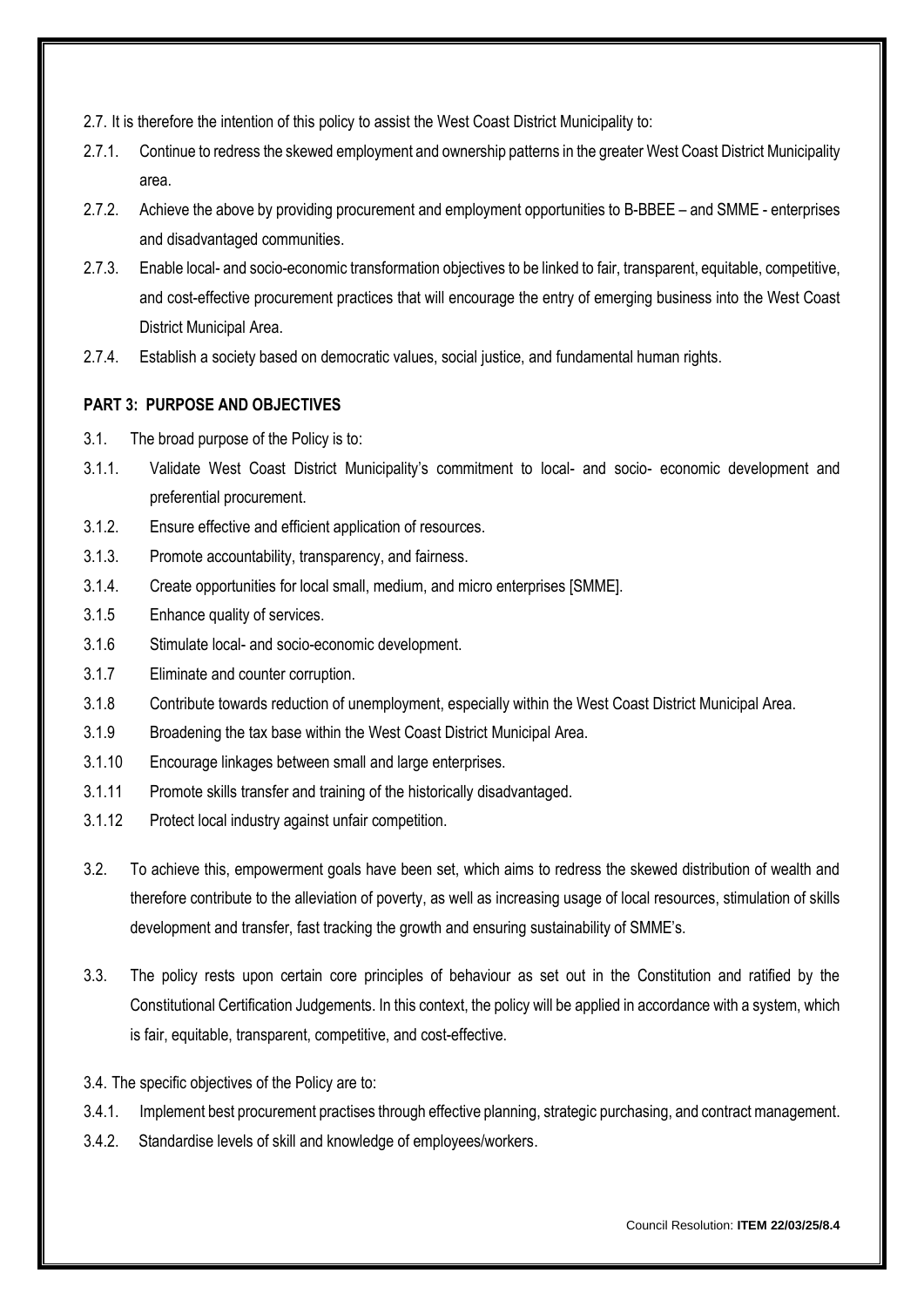- 3.4.3. Promote B-BBEE enterprises providing services and goods within the West Coast District Municipal Area.
- 3.4.4. Introduce a systematic approach to the appointment of service providers and to promote consistency in respect of supply chain management.
- 3.4.5. Promote SMME's, Joint Ventures, Consortiums, Co-ops, and partnerships, especially within the West Coast District Municipal Area.
- 3.4.6. Create new jobs or intensify labour absorption within the local area.
- 3.4.7. Promote enterprises located within the West Coast District Municipal Area for work to be done or services to be rendered.
- 3.4.8. Promote enterprises located in rural areas in and around the West Coast District Municipal Area.
- 3.4.9. Empower the work force by standardising the level of skill and knowledge of workers.
- 3.4.10. Develop human resources, inclusive of assistance with tertiary and other advanced training programs, in line with key indicators such as percentage of wage bill spent on education and training and improvement of management skills.
- 3.4.11. Uplift local communities through, but not limited to, housing, transport, schools, infrastructure donations, and charity organisations.
- 3.4.12. Ensure that specific goals are measurable and quantifiable, and the municipal officials must monitor the execution of the contract for compliance with such goals.

#### <span id="page-7-0"></span>**PART 4: LEGISLATIVE FRAMEWORK**

#### **Constitution, 1996 (Act 108 of 1996)**

- 4.1. Sections 152(1)(c) and 152(2) of the Constitution provides that local government must promote social and economic development and that the municipality must strive within its financial and administrative capacity, to achieve the objects set out in subsection 152(1).
- 4.2. Section 217(1) of the Constitution, 1996 (Act 108 of 1996) provides that when contracting for goods and services, organs of state must do so in accordance with a system that is fair, equitable, transparent, competitive, and cost effective. Section 217(2) and (3) of the Constitution allows organs of state to grant preferences when procuring for goods and services within a Framework prescribed by National legislation.

# **Local Government Municipal Finance Management Act, 2003 (Act 56 of 2003) – [MFMA] and related SCM Treasury Regulations, 2005 [SCM TR]**

- 4.3. The MFMA aims to regulate financial management and Supply Chain Management [SCM] of local government to ensure that all revenue, expenditure, assets, and liabilities are managed efficiently and effectively.
- 4.4. Sections 110 119 of the MFMA deals with SCM requirements and must be read together with the SCM TR's 1 52 issued in terms of section 168 of the MFMA through GG 27636 effective form 30 May 2005. Both these sets of prescripts support the application of the PPPFA.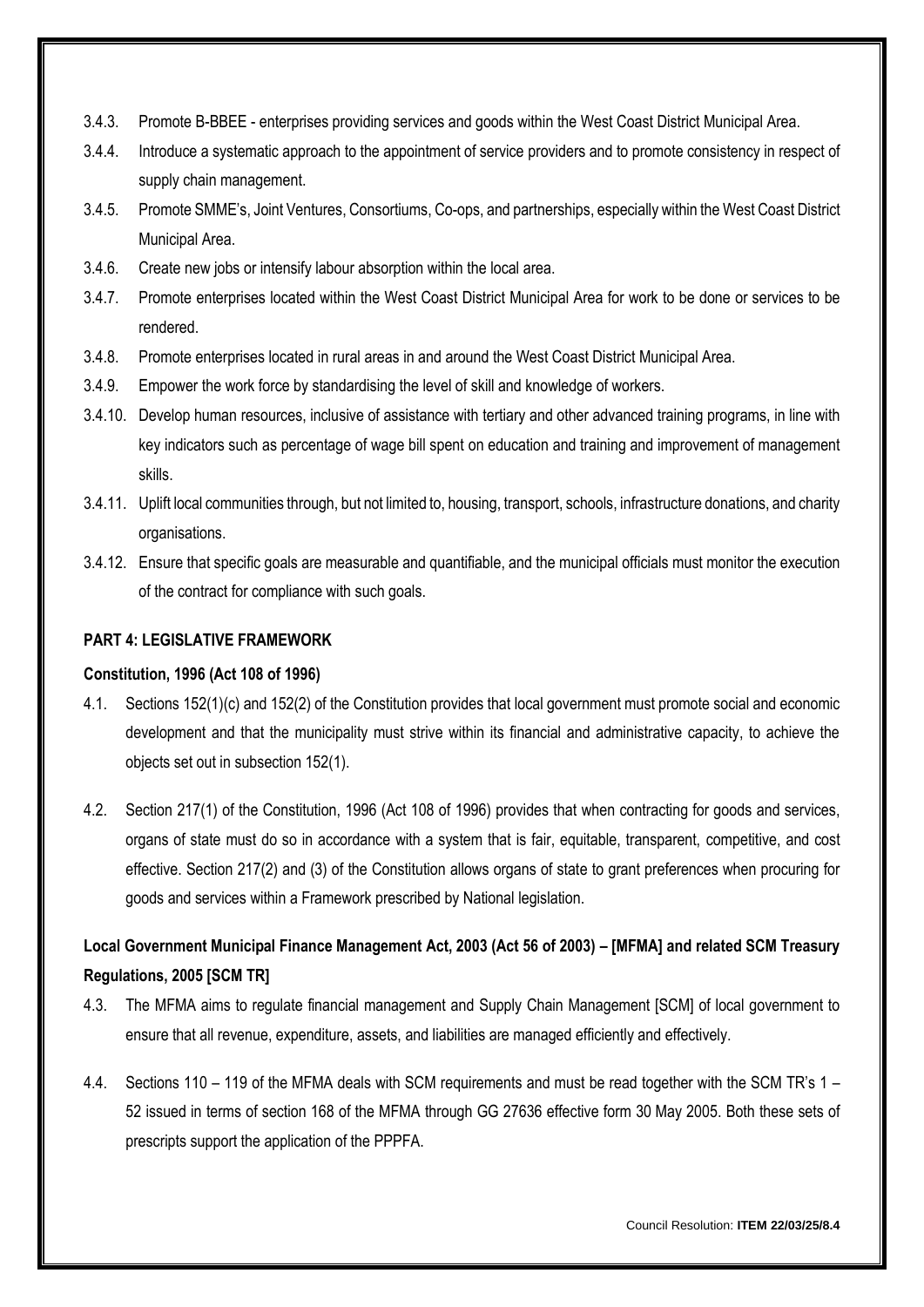#### **Preferential Procurement Policy Framework Act, 2000 (Act 5 of 2000) – [PPPFA]**

- 4.5. The PPPFA, 2000 took effect on 3 February 2000. The main thrust of the PPPFA, 2000 is that an organ of state **must determine its preferential procurement policy** and implement such within the preferential procurement framework, the latter which is commonly called the '80/20 of 90/10 principle'.
- 4.6. As per the recent Constitutional judgement of 17 February 2022 that the PPPFA Regulations of 2017 are unconstitutional and invalid in totality concluding that: *"Since each organ of state is empowered to determine its own preferential procurement policy, it cannot also lie with the Minister to make regulations that cover the same field.*' According to the judgement organs of state are therefore required to determine its own preferential procurement policy.
- 4.7. The other relevant legislation and prescripts are discussed in the Municipal SCM Policy and can be obtained from the Office of the CFO.

#### <span id="page-8-0"></span>**PART 5: PRINCIPLES**

- 5.1. The principles that underpin this policy are as follows:
	- a) Sound commercial principles will underlie all transactions. There will be no compromise on quality, service delivery or any other commercial aspects related to the delivery of business objectives.
	- b) All preferential procurement processes will be transparent and subjected to audit in accordance with sound business principles and practices.
	- c) ### Municipality will only conduct business with service providers that comply with legal requirements (registered with SARS; municipal taxes are not in arrears for more than three months; restricted suppliers; suppliers in the employ of the State, etc.)
- 5.2. The Policy is founded upon the following core principles:

#### **5.2.1. Value for money**

Price alone is often not a reliable indicator, and the AO will not necessarily obtain the best value for money by accepting the lowest price offer that meets mandatory requirements. Best value for money means the best available outcome when all relevant costs and benefits over the procurement cycle are considered.

#### **5.2.2. Open and effective competition**

All procurement laws, policies, practices, and procedures must be readily accessible to all parties involved in the procurement process. The procurement process must be open and transparent, and reasons must be provided for decisions in terms of current legislation.

#### **5.2.3. Ethics and fair dealing**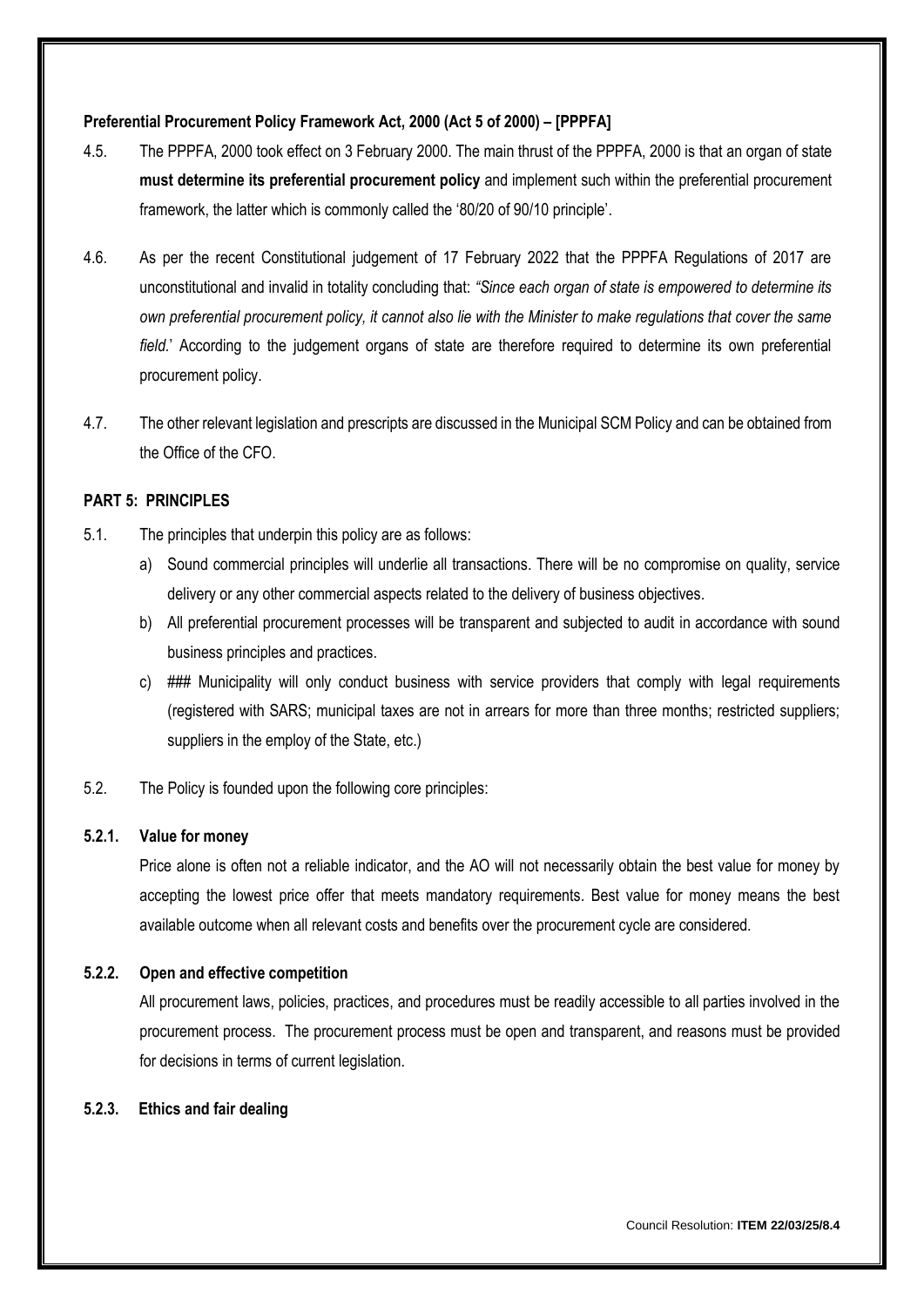All procurement officials must comply with the municipal ethical standards to promote mutual trust and respect and an environment where business can be conducted in a fair and reasonable manner. The following is regarded as an acceptable ethical behaviour:

- a) Open, honest, and co-operative business relations.
- b) Confidentiality of commercial information.
- c) Avoidance of conflict of interest or a perception of bias.
- d) Disclosure of conflict of interest as soon as they arise.
- e) Fair dealing and impartiality in the conduct of tender evaluations.
- f) Avoidance of combative or collusive practices.

#### **5.2.4. Accountability and reporting**

Procurement officials and other officials involved in SCM must be answerable for their decisions and actions to the public.

#### **5.2.5. Equity**

West Coast District Municipality will at all times strive to enhance the development of SMME's and B-BBEE enterprises to allow them to contribute meaningfully to the economy of the West Coast District Municipal Area.

#### <span id="page-9-0"></span>**PART 6: POLICY STATEMENTS**

#### **6.1. Application**

- 6.1.1. This Policy will apply to all active industry sectors in the West Coast District Municipal Area. It is accepted that through the population of reliable data, trends will be evident which will continuously require a review of the Policy to ensure its relevance of all active industry sectors.
- 6.1.2. This Policy must be read and applied jointly with the West Coast District Municipality's SCM Policy and the PPPFA prescripts amended from time-to-time.
- 6.1.3. Construction tenders will also have to adhere to the requirements of the CIDBA.
- 6.1.4. The principles of this policy, where possible, must apply to deviations, sharing of contracts with other organs of state and transversal contracts.

#### **6.2. Uniformity and simplification**

- 6.2.1. Tender documents will be rationalised and simplified.
- 6.2.2. Tender documents will include all certificates, declarations, and preference requirements.
- 6.2.3. Where possible standardised contract templates will form part of tender documents.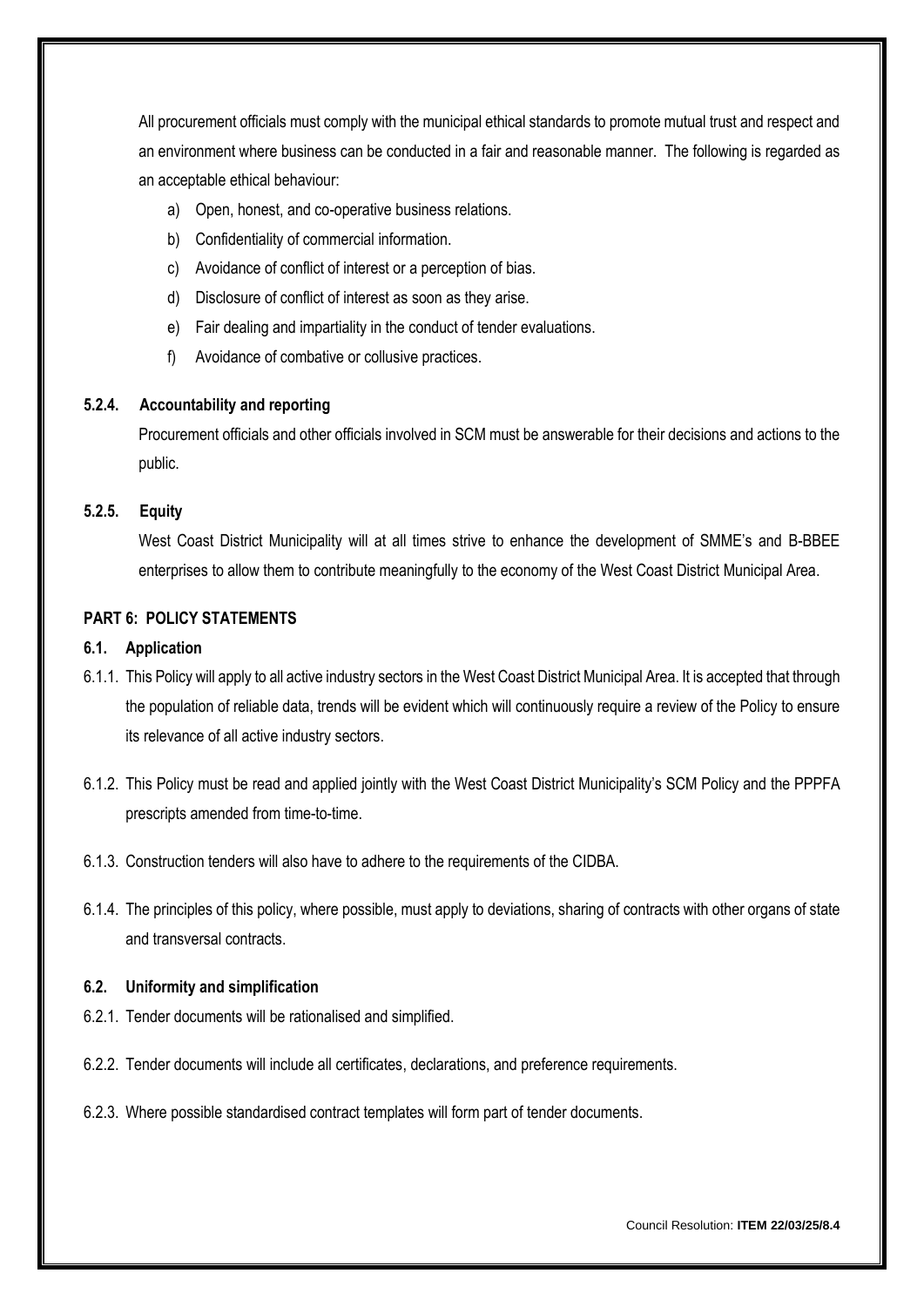6.2.4. Contracts will include payment cycles linked to delivery and performance reporting cycles.

#### **6.3. Database, panels, roster and/or rotation application**

- 6.3.1. A supplier database or various supplier databases, dependent on the commodity, will be maintained.
- 6.3.2. The supplier's database(s) will be updated on an annual basis and used on a roster or rotation mechanism basis.

#### **6.4. Unbundling**

- 6.4.1. Tenders must, where practical, be unbundled into cost components and specific strategies be determined for each, e.g., for the semi- and unskilled labour portion, only locally based unemployed youth must be targeted.
- 6.4.2. Unbundling strategies can be afforded to the full spectrum of businesses, from those operating as labour only contractors to those operating as prime contractors. Some of these strategies can be summarised as follows:
	- a) Providing third-party management support to enterprises which are not capable of operating as prime contractors.
	- b) Providing training to new entrants.
	- c) Promoting learner-ships, internships, pupil-ships, etc.
	- d) Obligating main contractors or service providers to engage targeted enterprises in the performance of their contracts incorporating resource specifications.
	- e) Foster joint ventures that are formed between large businesses and targeted enterprises (termed as Structured Joint Ventures).
	- f) Encourage and involve funding institutions to assist small businesses with access to finance and negotiate for credit lines.
	- g) Encourage local manufacturing and procurement from small businesses within the West Coast District municipal area.
	- h) Unbundling of big projects and identifying opportunities and areas/scope of works that can be carried out by emerging contractors bar those from the main assignment shall be pursued vigorously.
- 6.4.3. Unbundling strategies do not include the breaking down of projects into smaller portions to remain below certain threshold values or more than one contract.

#### **6.5. Targeting**

- 6.5.1. Targeting will be regarded as a specific goal identified by West Coast District Municipality and will be reflected in Part 7 to this Policy.
- 6.5.2. These targets will be determined prior to the invitation of tenders and reflected as special and/or pre-qualifying conditions.

#### **6.6. Payment cycles**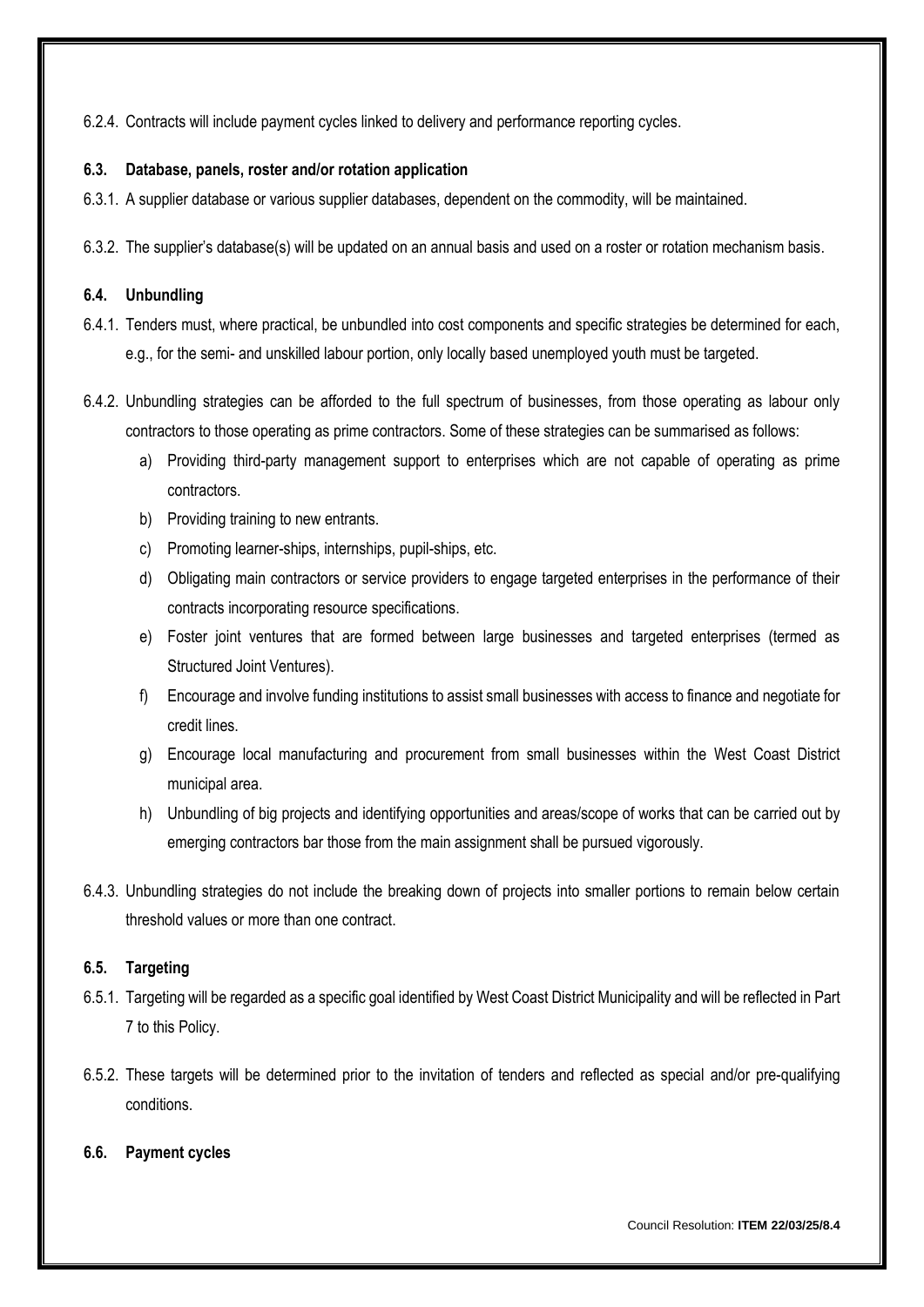- 6.6.1. The payment of invoices is dependent on timely invoicing, approval of invoices and on the payment administration. Responsible officials must process approved invoices within 30 days of receiving the invoice, unless otherwise provided for in the contract.
- 6.6.2. Reasons for not approving an invoice must be communicated to the tenderer prior to the lapsing of the said 30 days.
- 6.6.3. Officials must endeavour to, where feasible, process invoices of SMME's within 5-7 days in order to promote their cash flow position. Invoices must be submitted before 10:00 on a Wednesday, to facilitate timely payment.
- 6.6.4. Depending on the commodity and the procurement process adopted, deposits, establishment fees, upfront payments, front-loaded payments, etc. may be allowed if provided for in the tender specifications and contract provisions. Appropriate control mechanisms and guarantees must support such payments.

#### **6.7. Performance guarantees**

6.7.1. The following level of sureties or guarantees will be introduced as a minimum, based on the risk exposure and type of contract, where relevant, inclusive of CIDB tenders:

| <b>TYPE</b> | <b>DEFINITION</b>                              | <b>LEVEL OF SURETY</b>            |
|-------------|------------------------------------------------|-----------------------------------|
| Major       | Onerous requirements                           | 10% above R 10m contract value    |
|             | High contract value                            |                                   |
|             | Large scale development                        |                                   |
| Minor       | Risks are judged to be acceptable              | 3% above R 5m contract value      |
|             | Low value                                      |                                   |
|             | Straight-forward work                          |                                   |
| Micro       | Risks are judged to be limited or non-existent | 0% below R 5m contract value<br>↘ |
|             | Low value                                      |                                   |
|             | Limited documentation flow                     |                                   |
|             | Short term project                             |                                   |

#### **6.8. Skills transfer**

- 6.8.1. Skills transfer is promoted, and West Coast District Municipality will endeavour to support SMME's and B-BBEE enterprises skills transfer through:
	- a) Proper contract management.
	- b) Provision of adequate information of why tenders were not successful.
	- c) Develop and provide a training programme and related sessions for small suppliers as part of the Municipal Local Economic Development [LED] programme.
	- d) Promoting access to uniform and standardised bid documents with proper instructions for completion.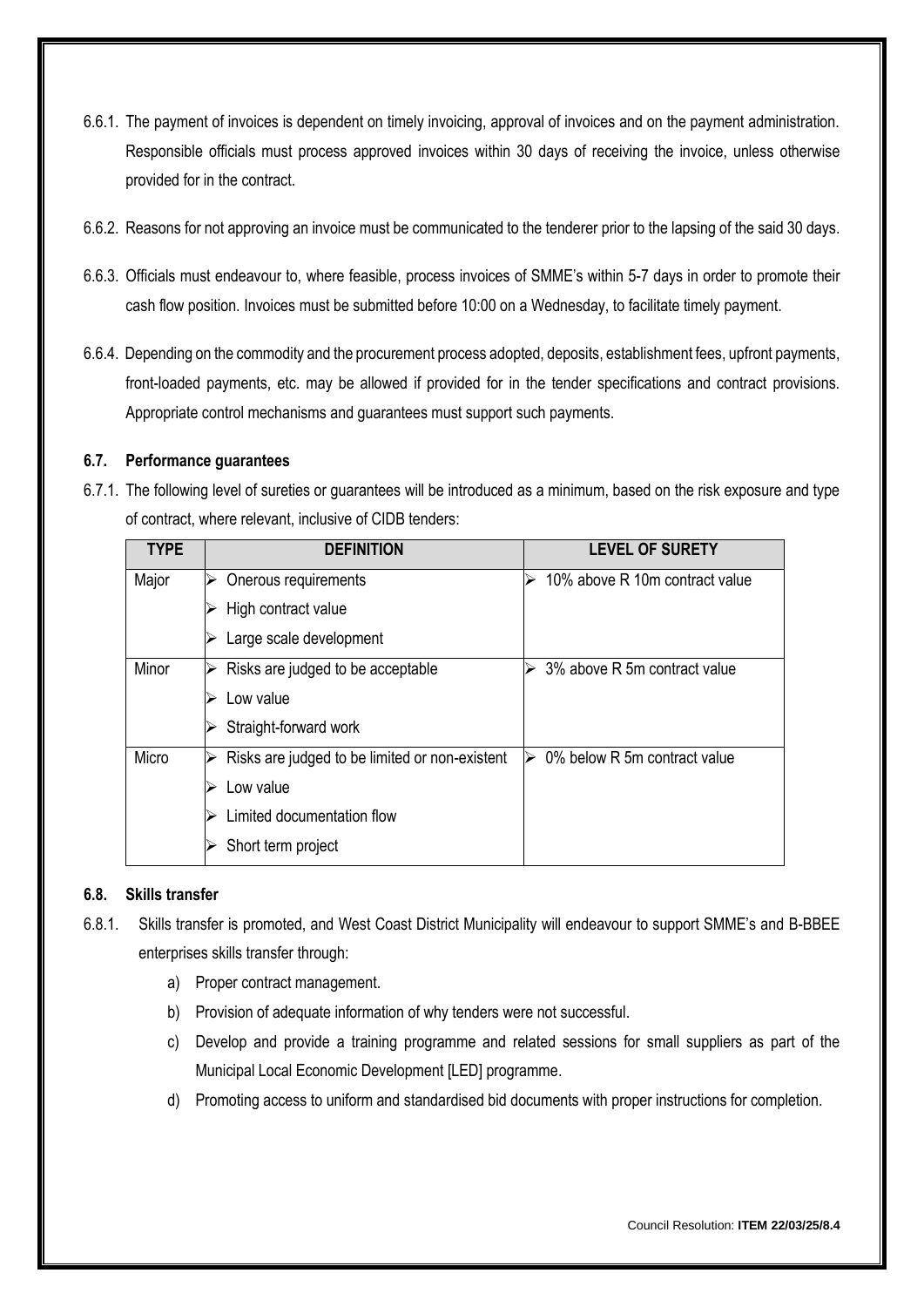6.8.2. The following skills transfer principles will be introduced as a minimum, based on the risk exposure and type of contract, where relevant, inclusive of CIDB tenders:

| <b>TYPE</b> | <b>DEFINITION</b>                      | <b>LEVEL OF SKILLS TRANSFER</b>                             |
|-------------|----------------------------------------|-------------------------------------------------------------|
| Major       | Onerous requirements<br>⋗              | Formal<br>training,<br>inclusive of accredited<br>training; |
|             | High contract value                    | Certificates/ Diplomas/ Degrees; Interns; Learner ships;    |
|             | Large scale development                | <b>Pupil-ships and Bursaries</b>                            |
|             | Above R 5m                             |                                                             |
|             | Long-term contracts                    |                                                             |
| Minor       | Risks are judged to be acceptable<br>➤ | Informal training inclusive of Interns; Learner ships;      |
|             | Low value                              | <b>Pupil-ships and Bursaries</b>                            |
|             | Straight-forward work                  |                                                             |
|             | Above R 3 m                            |                                                             |
|             | Contracts for more than 1-year         |                                                             |
| Micro       | Risks are judged to be limited or      | Basic training and certificate of jobs performed            |
|             | non-existent                           |                                                             |
|             | Low value                              |                                                             |
|             | Limited documentation flow             |                                                             |
|             | Short term projects                    |                                                             |

# **6.9. CSI – Corporate Social Investment**

- 6.9.1. Corporate social investment (CSI) is defined as contributions (either employee time and/or resources) which bring benefits over and above those directly associated with the Municipal core business activities.
- 6.9.2. Depending on the principles of fairness and cost-effectiveness, the relevant commodity required and the profile of the supply industry, the Municipality may require that specific CSI contributions be made in line with the Municipal Grant-in-Aid Policy.
- 6.9.3. The suppliers shall be expected to indicate or provide an outline of socio-economic projects to be implemented through its Corporate Social Responsibility in the West Coast District Municipal area. Proposed projects must be measurable with specific focus on vulnerable groups. Bidders can suggest or explore the following socio-economic project practices for consideration:
	- a) On the job training and development of staff (learner ships), particularly for the unemployed or young people including the recruitment of long-term job seekers and handicapped people.
	- b) Young women / mother's upliftment / leadership programme.
	- c) Skills development initiatives (technical and soft skills) must be accredited with recognised institutions.
	- d) Youth leadership and empowerment projects.
	- e) Early childhood development.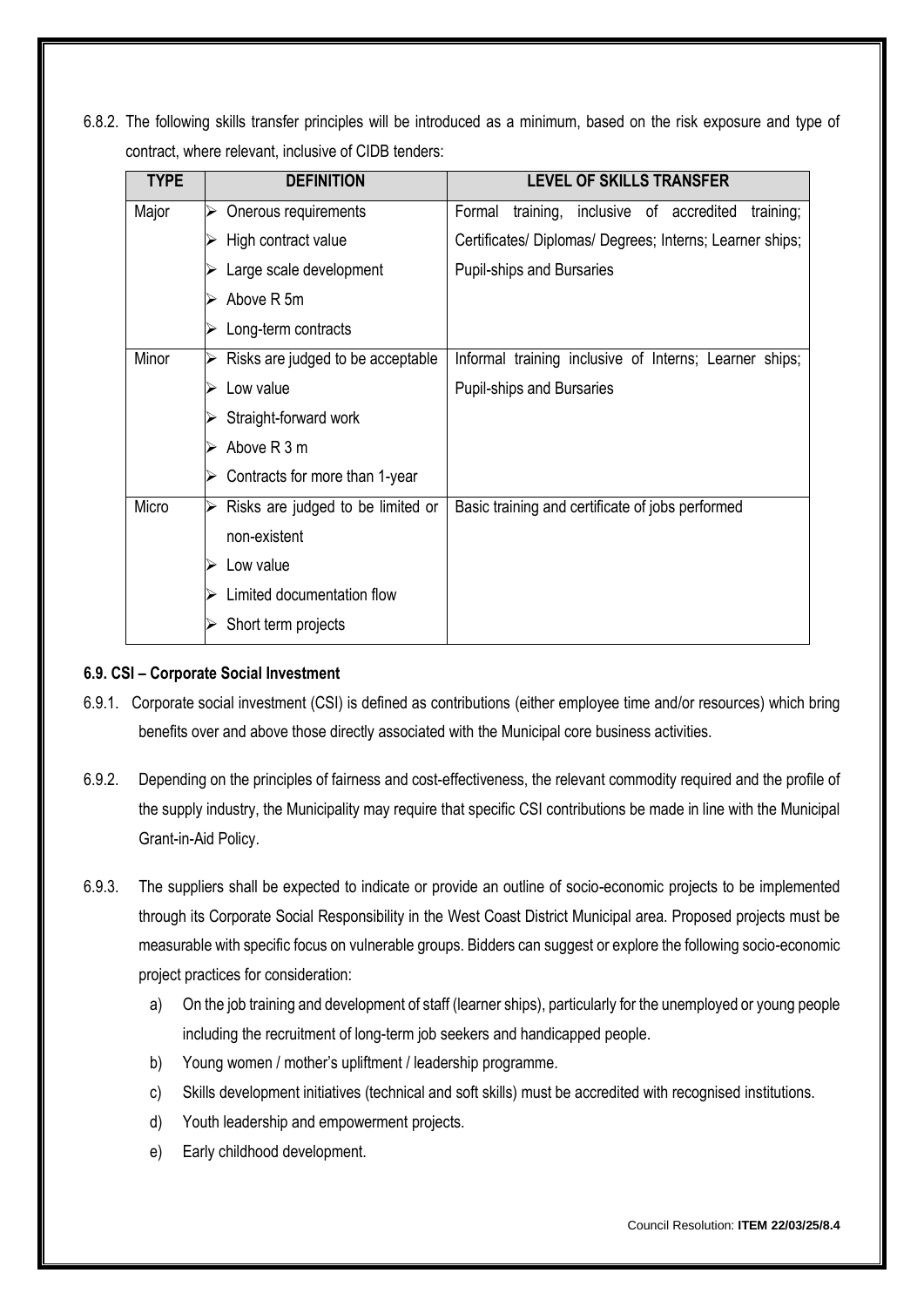- f) Projects can be in collaboration with local CBO's, NGOs, and relevant institutions.
- g) Business skills and enterprise support including mentoring of local enterprises.
- h) Development of Parks and open spaces.
- 6.9.4. It is specifically recorded that NO CSI financial contributions will be required or accepted.
- 6.9.5. The Municipality will adopt a uniform standard in acknowledging, monitoring, and reporting on CSI contributions.

#### **6.10. Contract conditions**

- 6.10.1. Contract conditions for each strategy needs to consider the following elements:
	- a) Is an additional contract necessary and if so, what will the terms be?
	- b) What is the contract monitoring and reporting mechanism?
	- c) Consider whether Employment contracts to be in place and how will it be monitored (to ensure minimum wages are paid and UIF, etc. in place)
	- d) Is LED support required?
	- e) Identified contract manager and contract administrator.

#### **6.11. Performance management**

- 6.11.1. The effectiveness and efficiency of this Policy will be reviewed as per the West Coast District Municipality's SCM Policy and related performance management provisions.
- 6.11.2. Constructive and active contract management and administration will result in an increase in the capacity of suppliers and service providers as well as continuous performance improvements.

#### **6.12. Penalties**

- 6.12.1. Where a contract has been awarded based on information which, after the conclusion of the relevant agreement, is proved to have been incorrect, the municipality may, in addition to any other legal remedy it may have:
	- a) Disqualify the person from the tendering process.
	- b) Recover all costs, losses or damages it has incurred or suffered because of the award of the contract.
	- c) Cancel the contract and claim any damages which it has suffered because of having to make less favourable arrangements due to such cancellations.
	- d) Restrict the tenderer of contractor, its shareholders, and directors, or only the shareholders and directors who acted on a fraudulent basis, from obtaining business from any organ of state for a period not exceeding ten (10) years, after the *audi alteram partem* (hear the other side) rule has been applied; and
	- e) Forward the matter for criminal prosecution.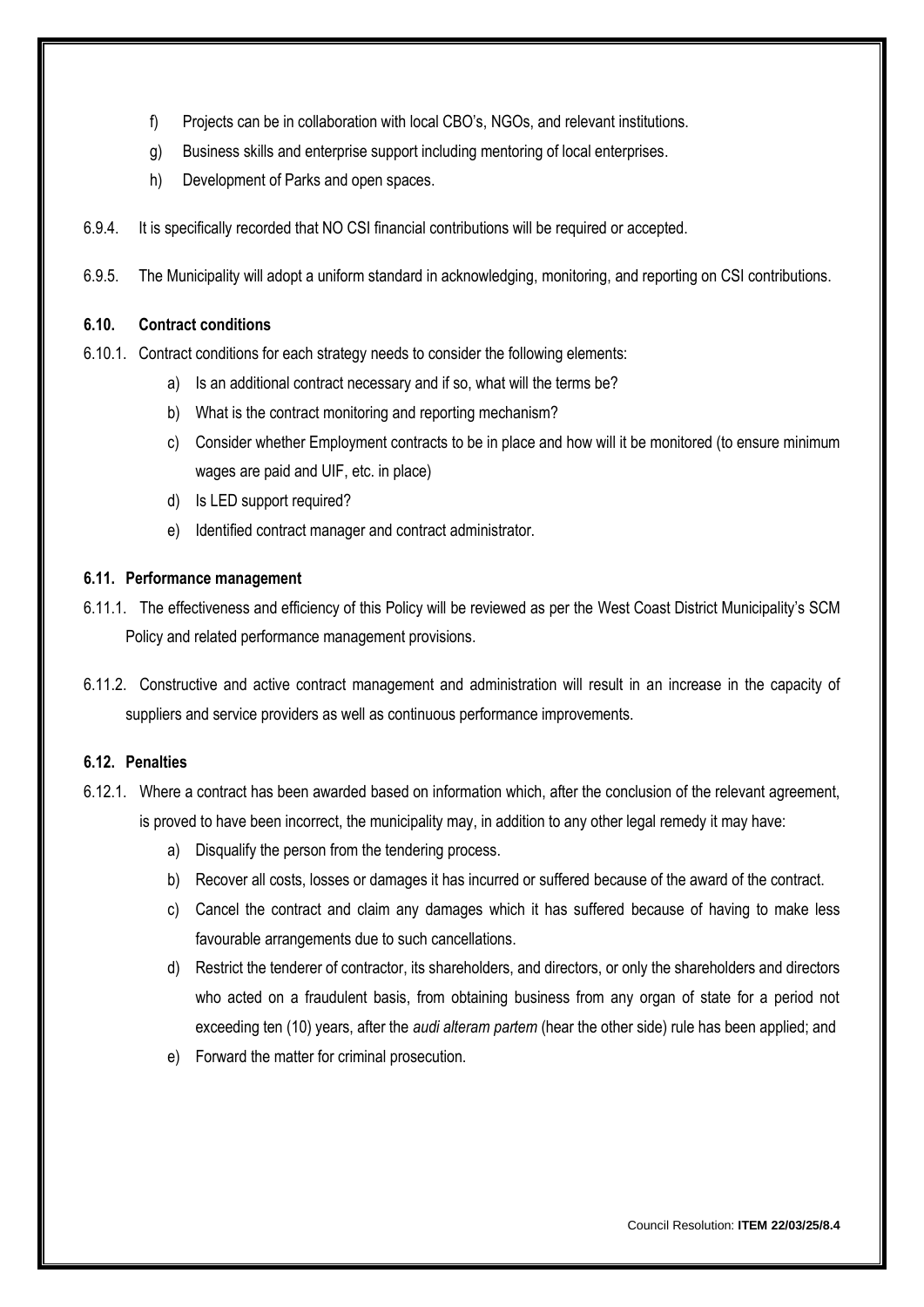- 6.12.2. Upon detecting that a preference in terms of the PPPFA, the Regulations or this Policy have been obtained on a fraudulent basis, or any specified goals are not attained in the performance of the contract, the Municipality shall act against the person awarded the contract.
- 6.12.3. The Municipality may also request the court in terms of Section 28(1)(a) of the **Prevention and Combating of Corrupt Activities Act, 2003** to add the relevant bidder's details on the Register for Tender Defaulters, as the relevant section provides that:

'*A court, when convicting a person of an offence in respect of corrupt activities relating to contracts or corrupt activities relating to the procuring and withdrawal of tenders 'may', in addition to imposing sentences contemplated by the Act, order that the particulars of the person, the conviction and sentence, and any other order of the court consequent thereon, be endorsed on a Register for Tender Defaulters'*.

#### **6.13. Risk**

6.13.1. Risk management will be conducted as per the West Coast District Municipality's SCM Policy and related risk management provisions.

#### **6.14. Declarations**

- 6.14.1. The stipulations of the PPPFA, MFMA and SCM Regulations will apply.
- 6.14.2. In addition to paragraph 6.14.1 above the following will also apply:
	- a) In the case of joint ventures or consortium, only legally established entities may partake in the preference system. An agreement of intent will suffice as well as a separate B-BBEE certificate issued for the institution specific, to qualify for preferences. A joint BBBEE certificate must be attached to qualify for preference claims as prescribed.
	- b) Preference points claimed will depend on the management participation and *profit ratio* of parties claiming such preferences.
	- c) Bidders may at any time be requested by West Coast District Municipality to substantiate preference claims.

#### **PART 7. PREFERENCE TARGETS IDENTIFIED**

7.1 Considering all the data available, this Policy will strive to achieve the following targets:

| <b>POLICY OBJECTIVE</b>                    | <b>TARGET</b>                                                                         |
|--------------------------------------------|---------------------------------------------------------------------------------------|
| Improve market share of <b>SMME's</b>      | ► By year 2022/2023 the market-share of SMME's to be at least 30% of all municipal    |
|                                            | procurement.                                                                          |
|                                            | > By year 2024/2025 the market-share of SMME's to be at least 35% of all municipal    |
|                                            | procurement.                                                                          |
| economic<br><b>local</b><br>the<br>Improve | By year 2022/2203 the market-share of local businesses to be at least 40% of all<br>➤ |
| market                                     | municipal procurement.                                                                |

Council Resolution: **ITEM 22/03/25/8.4**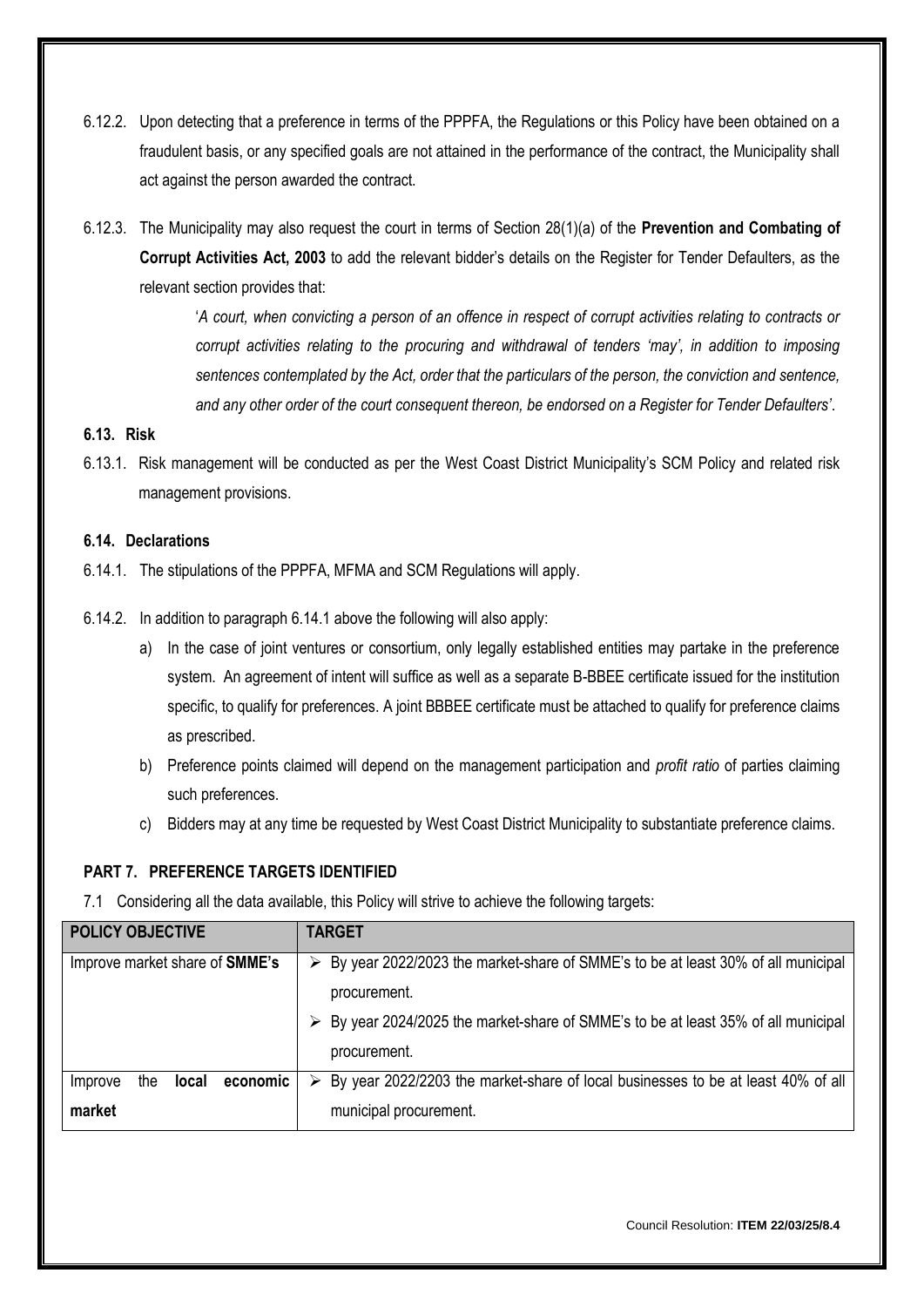| <b>POLICY OBJECTIVE</b>                          | <b>TARGET</b>                                                                                     |
|--------------------------------------------------|---------------------------------------------------------------------------------------------------|
|                                                  |                                                                                                   |
|                                                  | $\triangleright$ By year 2024/2025 the market-share of local businesses to be at least 45% of all |
|                                                  | municipal procurement                                                                             |
| Employment of semi-& unskilled                   | $\triangleright$ By year 2022/2023 at least 50% of construction and related sector wage and       |
| workers                                          | allowance costs must represent local labour.                                                      |
|                                                  | $\triangleright$ By year 2024/2025 at least 60% of construction and related sector wage and       |
|                                                  | allowance costs must represent local labour.                                                      |
| of<br>Empowerment<br>registered                  | $\triangleright$ By year 2022/2023 at least 25% of procurement must be from business that formed  |
| indigents                                        | co-operatives with indigents.                                                                     |
|                                                  | $\triangleright$ By year 2024/2025 at least 35% of procurement must be from business that formed  |
|                                                  | co-operatives with indigents.                                                                     |
| equitable<br>Ensure<br>work                      | Develop a rotation mechanism to employ local businesses registered on the 2022/2023               |
| distribution in West Coast District              | Municipality Supplier Database for projects below R 200 000, inclusive of construction            |
| Municipal area.                                  | related services.                                                                                 |
| identified<br>Address<br>socio<br>$\blacksquare$ | $\triangleright$ By 2022/2023 West Coast District Municipal procurement spend to unemployed       |
| economic weakness areas i.e:                     | youth be improved by 10% calculated from data compiled since 2021.                                |
| Unemployed Youth<br>(i)                          |                                                                                                   |

- <span id="page-15-0"></span>7.2. To determine which tender conditions will be applicable to a specific tender, the following considerations will apply:
	- a) The Municipality must continue to apply the BBBEE scorecard for allocating preference points within the preference point system applicable to the tender, i.e., the 80/20 preference point system for tenders between R 30 000 and R 50million or 90/10 preference point system for tenders above R 50million.
	- b) Determine and record its reasons whether the goods or services for which a tender is to be invited, will be evaluated based on functionality.
	- c) Determination targeting conditions for procurement within the thresholds as directed by Council.
	- d) Determination of whether objective criteria are applicable to the tender as envisaged in the PPPFA 2(1)(f).
	- e) All attempts should be made to use the labour and materials from local residents per ward for projects to the benefit of such specific wards.
- 7.3. The LED and SCM Unit must jointly determine which data to maintain to be able to monitor and report on matters such as local buying, alignment between municipal demographics vis-à-vis SCM spent, and related factors.

#### **PART 8: ALIGNMENT WITH THE PROCUREMENT PROCESS**

- 8.1. The Municipal SCM Policy will guide the relevant SCM activities required.
- 8.2. The 'tender format/strategy' as identified in the policy statements and the targets above will be considered and where feasible included in any tender specifications as 'special conditions to tender'.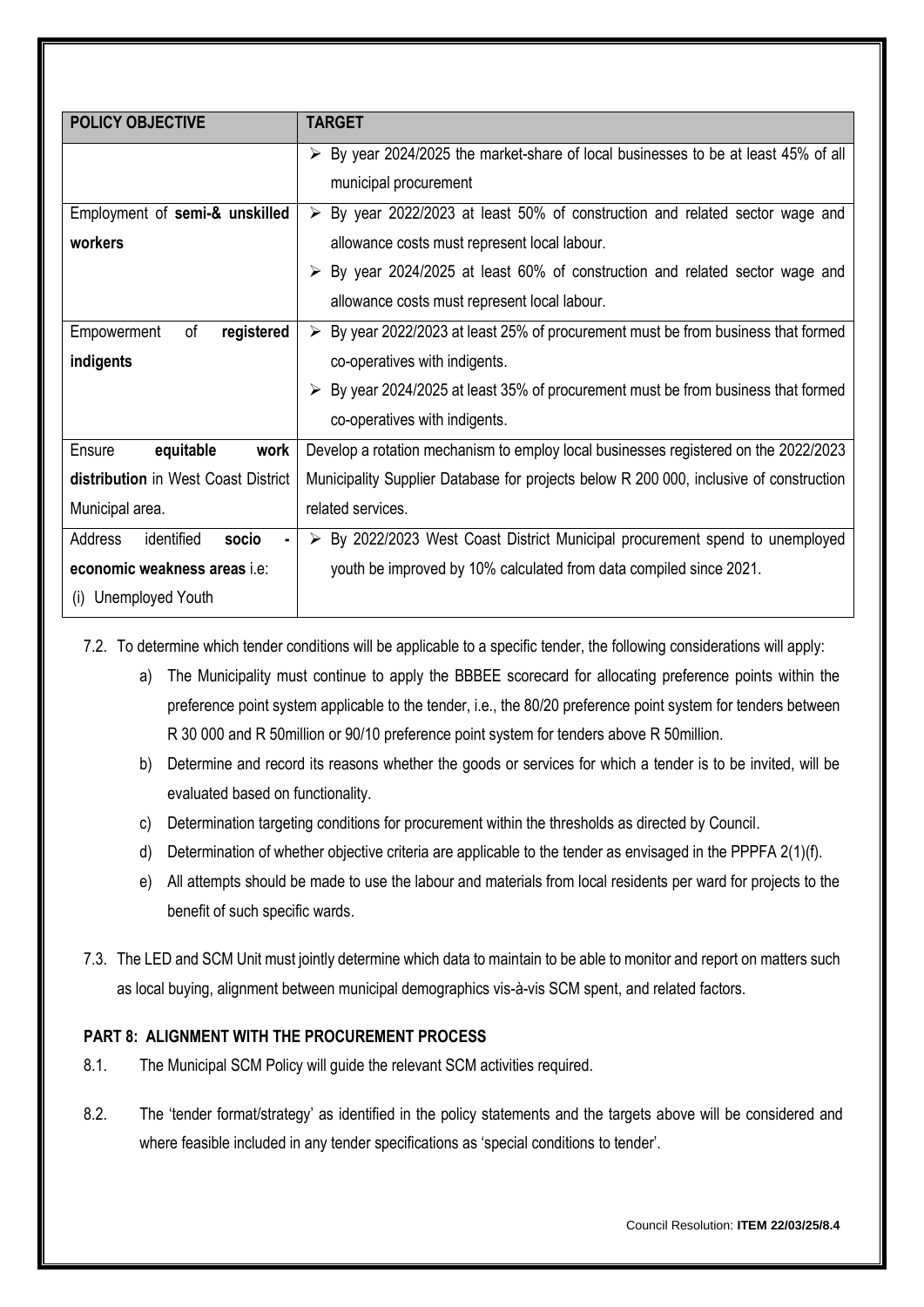#### <span id="page-16-0"></span>**PART 9: DEVIATIONS AND EXEMPTIONS**

9.1 Any exemption from compliance to this Policy shall be permitted only within the delegatory powers permitted by Council and as prescribed in terms of the MFMA and the PPPFA.

#### **PART 10: COMPLAINTS, ENQUIRIES, DISPUTES OR APPEALS**

10.1. The West Coast District Municipality SCM Policy, provides for a mechanism to deal with SCM related complaints, enquiries or disputes which will apply when bidders wish to record any complaint, enquiry, or dispute regarding this Policy.

#### **PART 11: ACCESS TO INFORMATION AND TRAINING**

- 11.1. Unsuccessful bidders will be informed of the reasons for their bid not being successful, if so, requested in writing. To ease the administrative burden a checklist will be used.
- 11.2. Bidders should be supported to obtain tender information.
- 11.3. Any prospective bidder will be entitled to receive information and/or training regarding the following:
	- a) Financial support.
	- b) SCM related training.
	- c) Assistance with tendering process.
	- d) Bidding process.
	- e) Preferential procurement.
	- f) Completion of Bid documentation.
	- g) Project and contract management.
- 11.4. Formal requests for access to information must be dealt with within the PAIA Policy of the West Coast District Municipality.
- 11.5. Requests for access to training must be directed to the **LED Manager.**

# **PART 12: ADMINISTRATION OF POLICY**

#### **12.1 Responsibility**

- 12.1.1 Responsibility for the implementation and administration of the Policy is delegated to the Accounting Officer, who will use the support from the LED Manager.
- 12.1.2. The Accounting Officer must ensure that each budget holder assumes responsibility for the implementation of the Policy within his/her area of responsibility and that such responsibility is included in his/her Performance Indicators, if so required.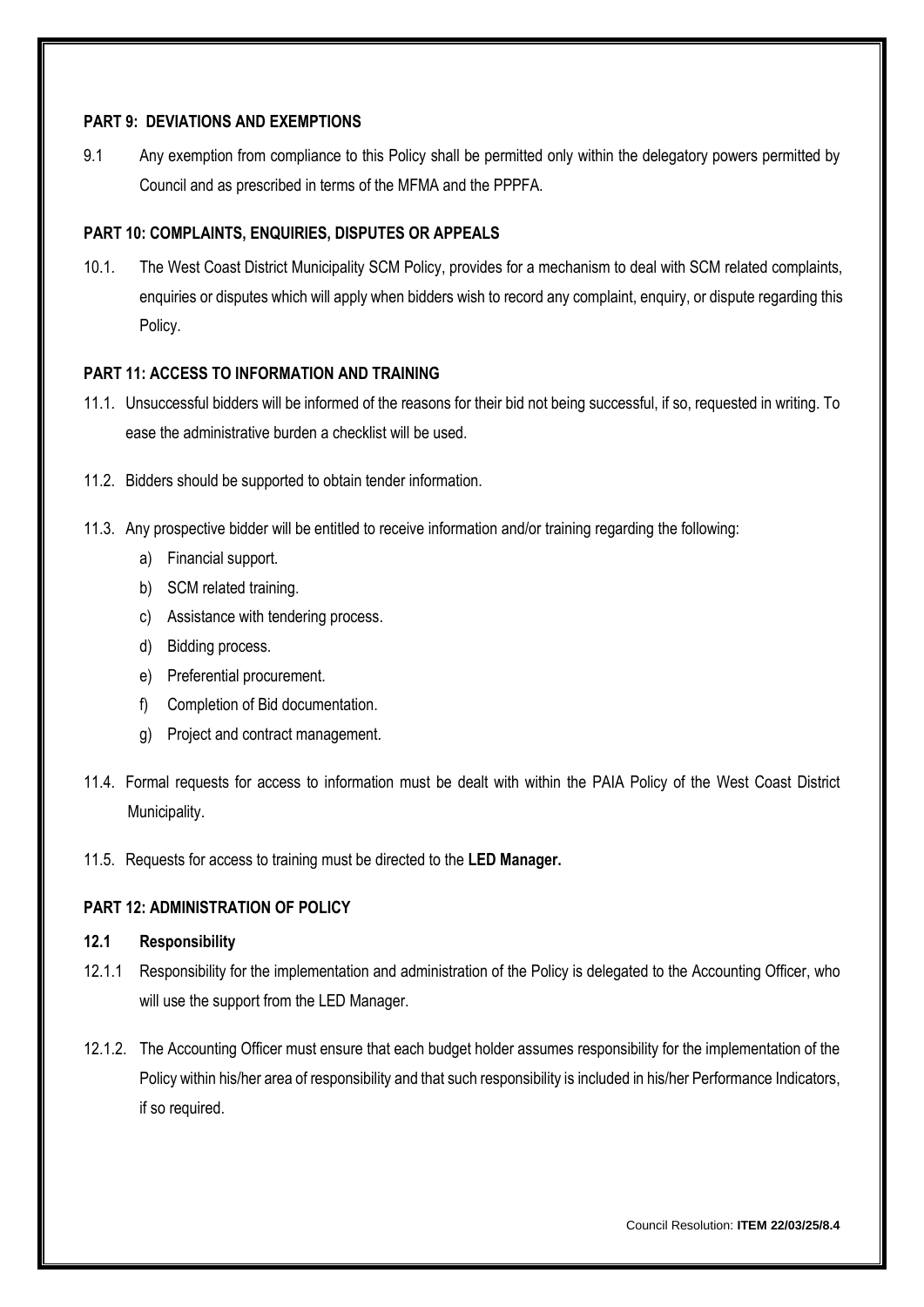#### **12.2 LED**

- 12.2.1. The Accounting Officer must ensure that the organisational design of the LED Office is appropriately structured, resourced, and capacitated.
- 12.2.2. The data captured by the SCM Unit will be analysed and report on by the Manager: LED.

# **12.3 SCMU**

- 12.3.1. The SCMU must maintain a database of requests and transactions to develop a trend-analysis and through such a process identify areas for efficiency and cost-effective improvements, e.g., minimising smaller purchases and maximising term contracts as well as determining strategies for universal commodities.
- 12.3.2. The data relevant to this Policy will be maintained by the SCM Unit as part of its contract register.

# **12.4. Oversight by Council**

12.4.1. The Accounting Officer must align its reporting requirements to the Council as per SCM TR 6 to also report on progress with the implementation of the Policy.

#### **PART 13: MAINTENANCE**

- 13.1. Given the changing nature of the regulatory, control and operational environment of the Municipality, this Policy will be regularly reviewed and updated on an ongoing basis.
- 13.2. For clarification of any matter contained in this Policy, please address queries to the LED Manager.

# **PART 14: IMPLEMENTATION**

- 14.1. This Policy is effective from Council Resolution.
- 14.2. This Policy will be implemented in phases as follows:
	- a. For the 2022/2023 financial year this Policy will apply to only selected tenders in excess of R 200 000 for which formal tenders are invited [to be confirmed in Policy].
	- b. For the 2022/2023 financial year this Policy will apply to all tenders within a specific sector in excess of R 200 000.
	- c. For the 2021/2022 financial year this Policy will apply to all tenders in excess of R 30 000.
	- d. For the 2023/2024 financial year this Policy will apply to all procurement activities.
- 14.3. To achieve the above, the following immediate implementation steps are required:
	- a. Increased capacity in the Office of the LED Manager.
	- b. Commence with the development of a Municipal Emerging Contractor and Service Provider Development Policy.
	- c. Communication with the local community.